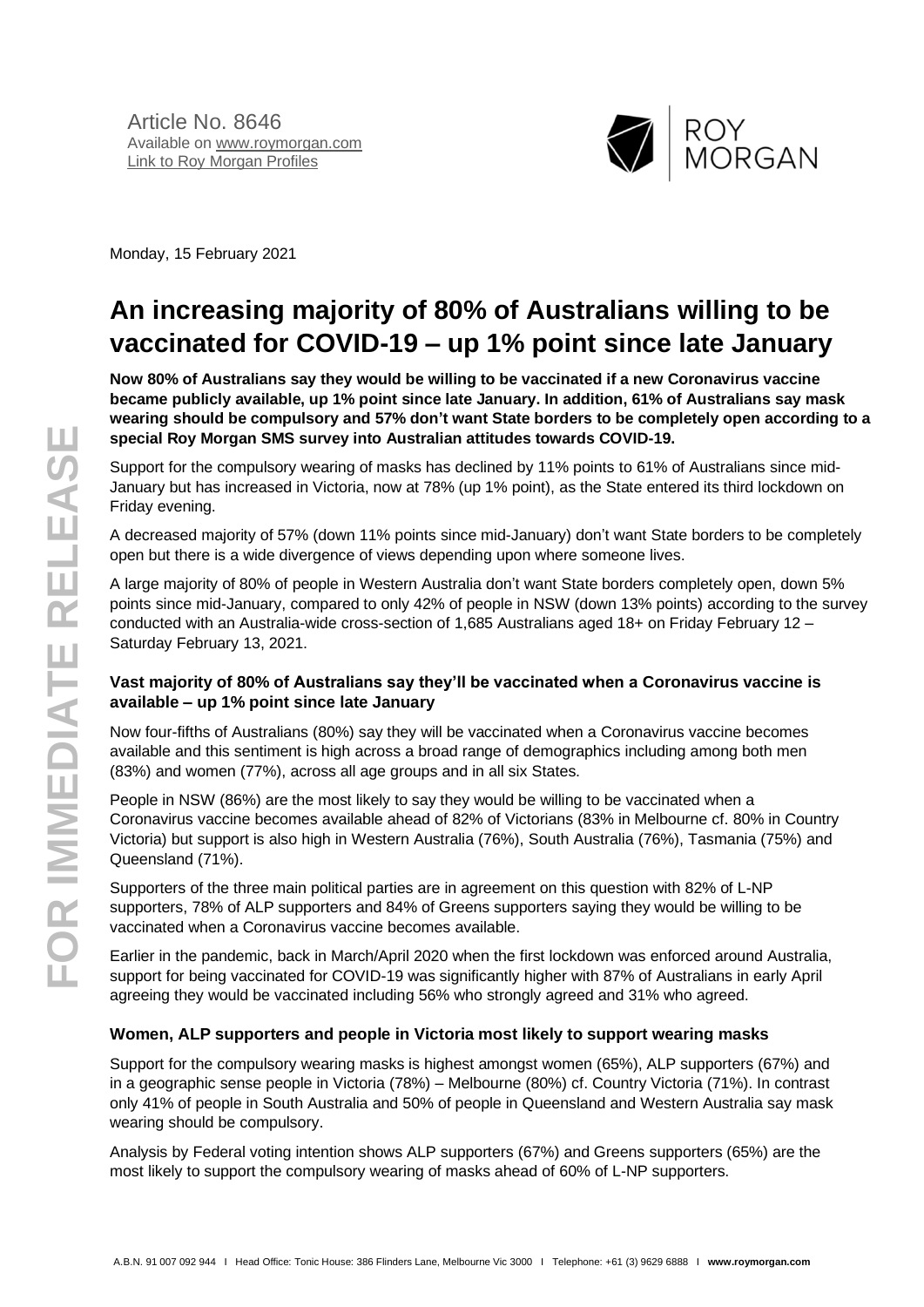In Victoria mask wearing was wanted by 65% in November, and this has now increased to 78% - so up although lower than when Roy Morgan measured in Victoria in August (89%) and September (87%) during that State's second COVID -19 wave.

#### Large majority of people in Western Australia don't want State borders completely open

A large majority of 8 0% of people in Western Australia don't want State borders to be completely open today – a higher rate than any other State, but down 5% points since mid -January and in line with the tough border policies of the State enforced by Premier Mark McGowan.

There is also strong consensus to not completely open State borders amongst people in Tasmania (7 2%), South Australia (7 1%) and Queensland (61%) although all have declined since mid -January .

Victoria is the State most split on the issue with 55%, down 15% points since mid -January , not wanting State borders to be completely open (56% in Melbourne cf. 54% in Country Victoria) , while 45% of Victorians do want State borders to be completely open.

In only one State, NSW, are a majority of 58% of people in favour of all State borders being completely open now, up 13% points since mid -January.

A clear majority of 59 % of women don't want State borders to be completely open compared to 5 4% of men. Once again it is younger people aged under 35 who are most opposed to State borders being completely open with 64% against the proposal compared to 55% aged 35-49, 53% aged 50-64 and a slim majority of 51% of people aged 65+.

Clear majorities of Greens supporters ( 6 8%) and ALP supporters (60%) do not want State borders to be completely open today . In contrast L -NP supporters are evenly split on the issue with 50% who do not want State borders completely today and 50% who do.

#### **Michele Levine CEO Roy Morgan , say s four -fifths of Australians say they are willing to be vaccinated when a coronavirus vaccine becomes publicly available and clear (though shrinking) majorities are in favour of compulsory mask wearing and against opening all State borders:**

*"In mid-February 80% of Australians (up 1% points since late January) say they would be willing to be vaccinated when a coronavirus vaccine becomes publicly available – with support highest in NSW (86%) and Victoria (82%) . The two largest States have felt the largest impact from COVID -19 with over 20,000 cases of COVID -19 in Victoria and nearly 5,000 in NSW.*

*" Over three -fifths of Australians (61%) are in favour of compulsory mask wearing although this represents a decline of 11% points since mid-January. Support is clearly highest in Victoria at 78%, and barely changed from a month ago (77%). Mask wearing has been compulsory in Victoria in certain settings such as shopping centres, supermarkets and public transport for over seven months since early July 2020.*

*"There is no real partisan divide on the issue as has been seen in other countries such as the United States. Clear majorities of L -NP supporters (60%), ALP supporters (6 7%) and Greens supporters (65%) are all in favour of the compulsory wearing of masks.*

*"When it comes to the opening of State borders the views of Australians tend to align with their respective State Governments. NSW has had the most open border policy throughout the COVID -19 pandemic and only closed its borders' once and is the only State in which a majority of people (5 8 %) want all the State borders open – up 13% points since mid-January.*

*"There has also been movement in Victoria in which 55% of people do not want all State borders completely open – but this is down a significant 15% points since mid-January. The results indicate that Victorians have moved towards completely opening all State borders in recent weeks as State 's have successfully dealt with several local outbreaks of COVID -19.*

*"At the other end of the spectrum people in the two States with the most restrictive border policies are most in favour of keeping State borders closed. A large majority of 8 0% of people in Western Australia and 72% of Tasmanians don't want State borders completely open today. "*

**For further comment or more information contact: Michele Levine 0411 129 093 or Gary Morgan 0411 129 094 or email** [askroymorgan@roymorgan.com](mailto:askroymorgan@roymorgan.com) .

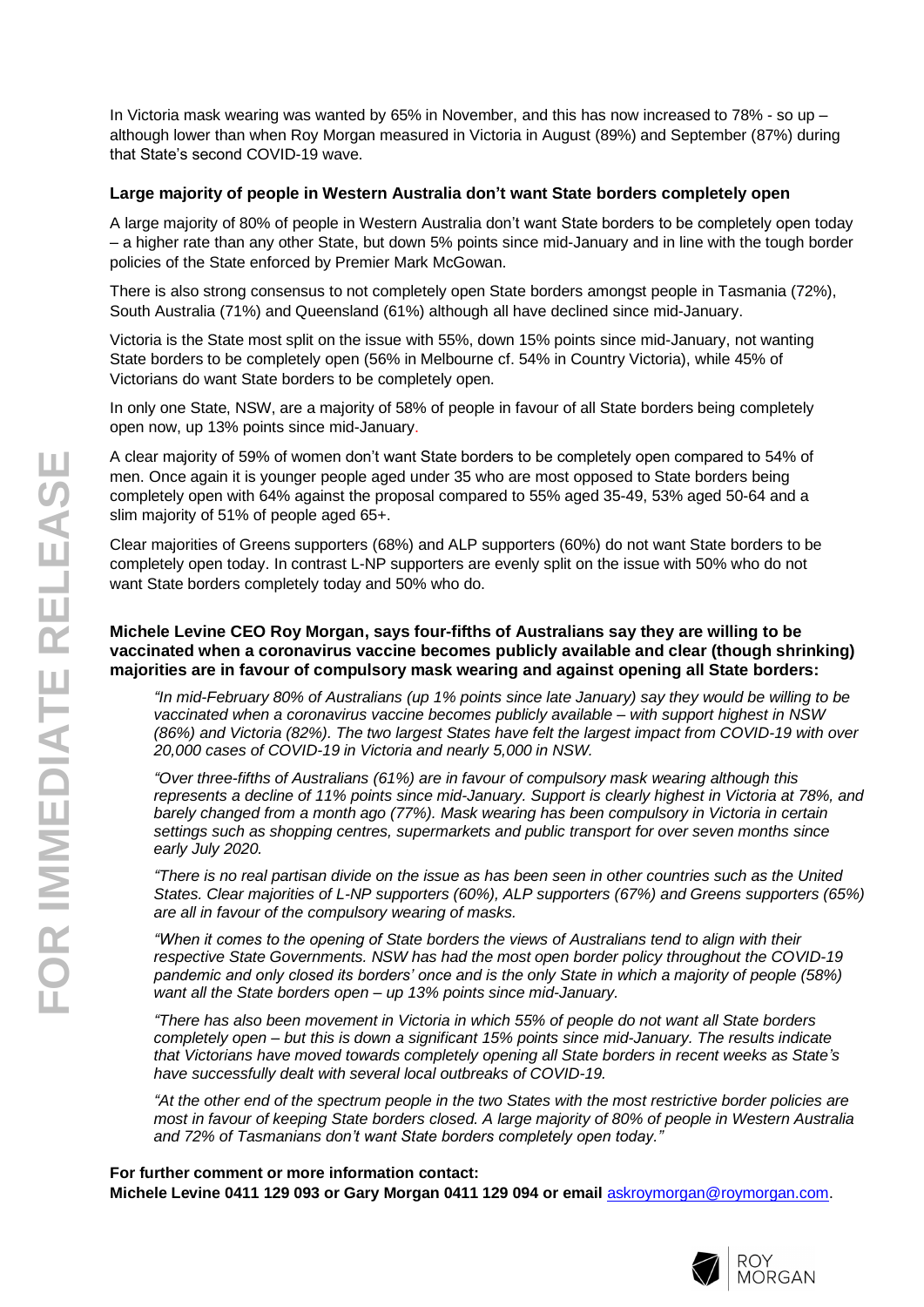Australians surveyed were each asked the following questions to determine their attitudes towards wearing masks, the opening/closure of State borders and whether they would take a COVID-19 vaccine:

- **Question 1**: *"If a new Coronavirus vaccine became publicly available, would you be willing to be vaccinated?"* Yes 80% (up 1% point since late January) cf. No 20% (down 1% point).
- **Question 2**: *"Should wearing masks be compulsory or not?*" Yes 61% (down 11% points since mid-January) cf. No 39% (up 11% points).
- **Question 3**: *"Do you believe State borders within Australia should be completely open today?"* Yes 43% (up 11% points since mid-January) cf. No 57% (down 11% points).

This special Roy Morgan Snap SMS survey was conducted with an Australia-wide cross-section of 1,685 Australians aged 18+ on Friday February 12 – Saturday February 13, 2021.

#### **Question 1:**

**If a new Coronavirus vaccine became publicly available, would you be willing to be vaccinated?**

## **By Gender & Age**

|              | Jan 14-15, | Jan 20-21, | Feb 12-13,<br>Gender<br>Aae |            |       |          |       |       |       |
|--------------|------------|------------|-----------------------------|------------|-------|----------|-------|-------|-------|
|              | 2021       | 2021       | 2021                        | <u>Men</u> | Women | Under 35 | 35-49 | 50-64 | $65+$ |
|              | %          | %          | $\%$                        | %          | %     | %        | %     | $\%$  | %     |
| Yes          | 77         | 79         | 80                          | 83         | 77    | 77       | 79    | 80    | 88    |
| No           | 23         | 21         | 20                          | 17         | 23    | 23       | 21    | 20    | 12    |
| <b>TOTAL</b> | 100        | 100        | 100                         | 100        | 100   | 100      | 100   | 100   | 100   |

**If a new Coronavirus vaccine became publicly available, would you be willing to be vaccinated? By States & City/Country**

|       |                             |                                 | <b>Areas</b>                     |            |            | <b>States</b> |           |           |            |  |  |
|-------|-----------------------------|---------------------------------|----------------------------------|------------|------------|---------------|-----------|-----------|------------|--|--|
|       | <b>Australians</b><br>$18+$ | <b>Capital</b><br><b>Cities</b> | <b>Country</b><br><b>Regions</b> | <b>NSW</b> | <u>VIC</u> | <u>QLD</u>    | <u>WA</u> | <u>SA</u> | <u>TAS</u> |  |  |
|       | %                           | %                               | %                                | %          | %          | %             | %         | %         | %          |  |  |
| Yes   | 80                          | 83                              | 75                               | 86         | 82         | 71            | 76        | 76        | 75         |  |  |
| No    | 20                          | 17                              | 25                               | 14         | 18         | 29            | 24        | 24        | 25         |  |  |
| TOTAL | 100                         | 100                             | 100                              | 100        | 100        | 100           | 100       | 100       | 100        |  |  |

## **If a new Coronavirus vaccine became publicly available, would you be willing to be vaccinated? By Party Vote (Federal)**

|       |                 |             |            | <b>Party Vote</b> |                   |           |
|-------|-----------------|-------------|------------|-------------------|-------------------|-----------|
|       | <b>Electors</b> | <b>L-NP</b> | <u>ALP</u> | <b>Greens</b>     | <b>Ind/Others</b> | Can't say |
|       | $\%$            | %           | %          | %                 | %                 | %         |
| Yes   | 80              | 82          | 78         | 84                | 71                | 77        |
| No    | 20              | 18          | 22         | 16                | 29                | 23        |
| TOTAL | 100             | 100         | 100        | 100               | 100               | 100       |



 $\overline{a}$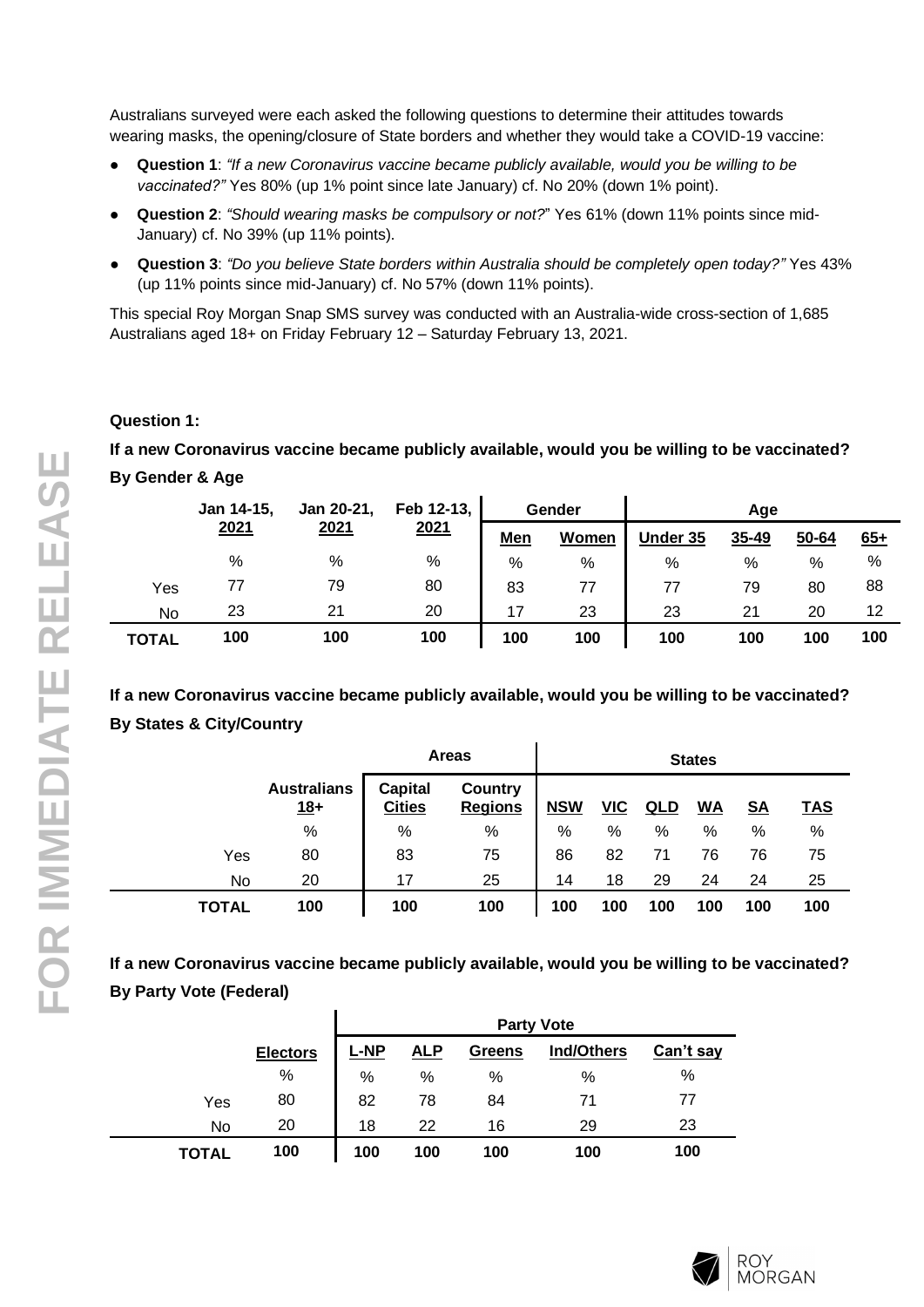**This question was previously asked as part of an international survey in conjunction with Gallup International using a five-point scale in March 2020, April 2020 and again in November 2020: Strongly Agree, Agree, Disagree, Strongly Disagree, Don't know.**

|                       |                    | <b>Australians 18+</b> |                    |
|-----------------------|--------------------|------------------------|--------------------|
|                       | Mar 28-29,<br>2020 | Apr 4-5,<br>2020       | Nov 12-17,<br>2020 |
|                       | $\%$               | ℅                      | ℅                  |
| <b>TOTAL Agree</b>    | 86                 | 87                     | 77                 |
| Strongly agree        | 56                 | 56                     | 41                 |
| Agree                 | 30                 | 31                     | 36                 |
| <b>Disagree</b>       | 4                  | 3                      | 6                  |
| Strongly disagree     | 3                  | 4                      | 6                  |
| <b>TOTAL Disagree</b> | 7                  | 7                      | 12                 |
| Don't know            | 7                  | 6                      | 11                 |
| TOTAL                 | 100                | 100                    | 100                |

**If a new Coronavirus (COVID-19) vaccine became publicly available, I would be willing to be vaccinated**

#### **For more details on this survey please view the release here:**

**[https://www.roymorgan.com/findings/8604-gallup-international-survey-covid-19-opinion](https://www.roymorgan.com/findings/8604-gallup-international-survey-covid-19-opinion-questions-november-2020-202012211153)[questions-november-2020-202012211153](https://www.roymorgan.com/findings/8604-gallup-international-survey-covid-19-opinion-questions-november-2020-202012211153)**

#### **Question 2:**

#### **Should wearing masks be compulsory or not?**

#### **By Gender & Age**

|              | Jan 14-15, | Feb 12-13, |            | Gender |          | Age   |       |       |  |
|--------------|------------|------------|------------|--------|----------|-------|-------|-------|--|
|              | 2021       | 2021       | <b>Men</b> | Women  | Under 35 | 35-49 | 50-64 | $65+$ |  |
|              | %          | %          | %          | %      | %        | %     | %     | %     |  |
| Yes          | 72         | 61         | 57         | 65     | 62       | 63    | 57    | 62    |  |
| No           | 28         | 39         | 43         | 35     | 38       | 37    | 43    | 38    |  |
| <b>TOTAL</b> | 100        | 100        | 100        | 100    | 100      | 100   | 100   | 100   |  |

#### **Should wearing masks be compulsory or not?**

## **By States & City/Country**

|              |                             |                                 | <b>Areas</b>              |            |       | <b>States</b> |           |           |            |  |  |
|--------------|-----------------------------|---------------------------------|---------------------------|------------|-------|---------------|-----------|-----------|------------|--|--|
|              | <b>Australians</b><br>$18+$ | <b>Capital</b><br><b>Cities</b> | Country<br><b>Regions</b> | <b>NSW</b> | $VIC$ | QLD           | <u>WA</u> | <u>SA</u> | <u>TAS</u> |  |  |
|              | $\%$                        | %                               | $\%$                      | %          | %     | %             | %         | %         | $\%$       |  |  |
| Yes          | 61                          | 65                              | 53                        | 61         | 78    | 50            | 50        | 41        | 55         |  |  |
| No           | 39                          | 35                              | 47                        | 39         | 22    | 50            | 50        | 59        | 45         |  |  |
| <b>TOTAL</b> | 100                         | 100                             | 100                       | 100        | 100   | 100           | 100       | 100       | 100        |  |  |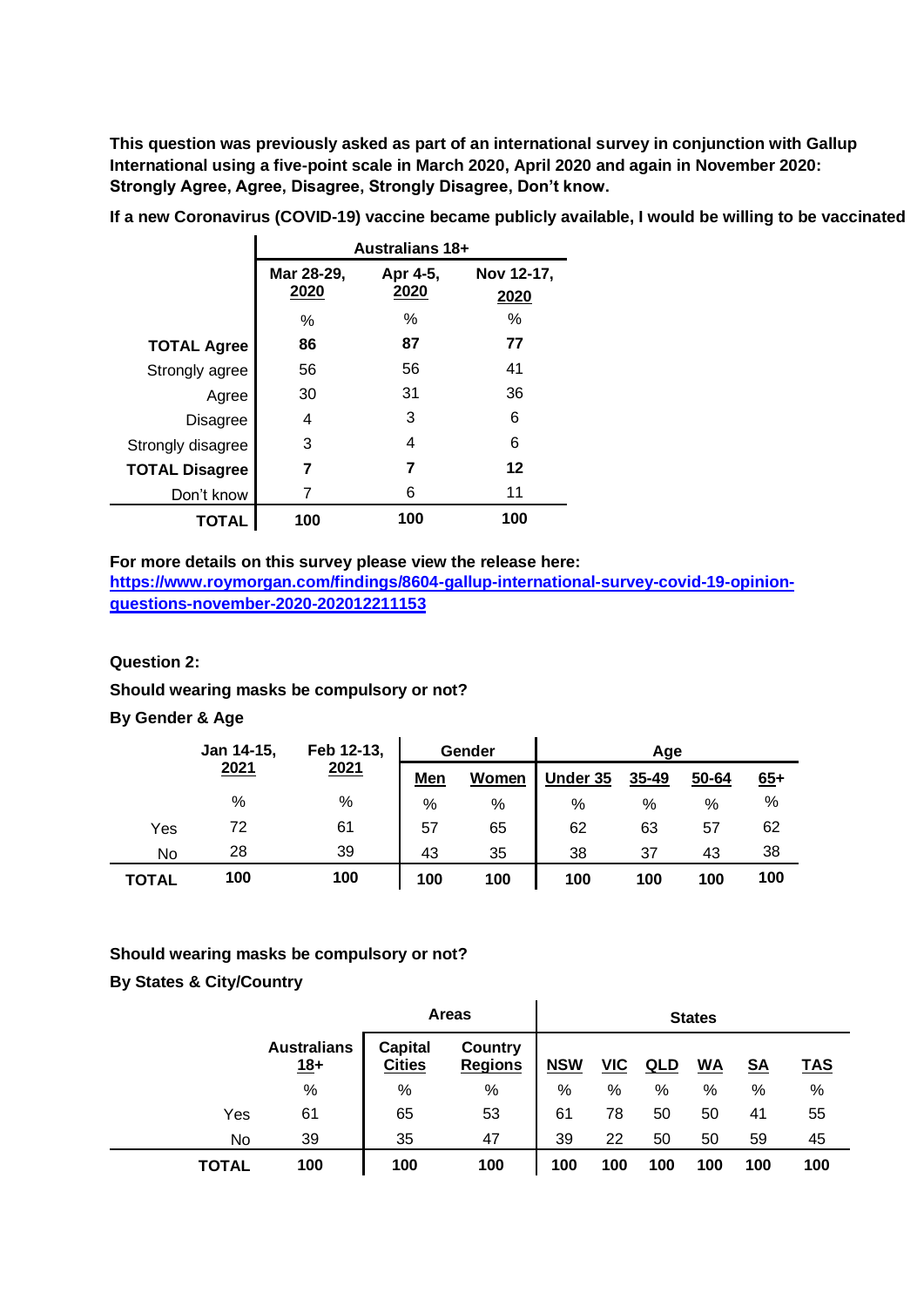## **Should wearing masks be compulsory or not?**

**By Party Vote (Federal)**

|              |                 |             |            |        | <b>Party Vote</b> |           |
|--------------|-----------------|-------------|------------|--------|-------------------|-----------|
|              | <b>Electors</b> | <u>L-NP</u> | <u>ALP</u> | Greens | Ind/Others        | Can't say |
|              | $\%$            | %           | %          | %      | %                 | %         |
| Yes          | 62              | 60          | 67         | 65     | 51                | 48        |
| No           | 38              | 40          | 33         | 35     | 49                | 52        |
| <b>TOTAL</b> | 100             | 100         | 100        | 100    | 100               | 100       |

**Should wearing masks be compulsory or not? – asked of Victorians during Victoria's second lockdown (August 2020 & September 2020) and just after the lockdown ended (November 2020).**

|              |                    | Victorians 18+                        |      |  |  |  |  |  |  |
|--------------|--------------------|---------------------------------------|------|--|--|--|--|--|--|
|              | Aug 25-26,<br>2020 | Nov 9-10,<br>Sep 1-2,<br>2020<br>2020 |      |  |  |  |  |  |  |
|              | %                  | $\%$                                  | $\%$ |  |  |  |  |  |  |
| Yes          | 89                 | 87                                    | 65   |  |  |  |  |  |  |
| No           | 11                 | 13                                    | 35   |  |  |  |  |  |  |
| <b>TOTAL</b> | 100                | 100                                   | 100  |  |  |  |  |  |  |

## **Question 3:**

**Do you believe State borders within Australia should be completely open today?**

## **By Gender & Age**

|              | Jan 14-15, | Feb 12-13, | Gender        |       | Age      |       |       |       |
|--------------|------------|------------|---------------|-------|----------|-------|-------|-------|
|              | 2021       | 2021       | <b>Men</b>    | Women | Under 35 | 35-49 | 50-64 | $65+$ |
|              | %          | $\%$       | $\frac{0}{0}$ | $\%$  | $\%$     | %     | %     | %     |
| Yes          | 32         | 43         | 46            | 41    | 36       | 45    | 47    | 49    |
| No           | 68         | 57         | 54            | 59    | 64       | 55    | 53    | 51    |
| <b>TOTAL</b> | 100        | 100        | 100           | 100   | 100      | 100   | 100   | 100   |

## **Do you believe State borders within Australia should be completely open today? By States & City/Country**  $\mathbf{r}$

|              |                             |                                 | <b>Areas</b>              |            |            | <b>States</b> |           |           |            |  |  |
|--------------|-----------------------------|---------------------------------|---------------------------|------------|------------|---------------|-----------|-----------|------------|--|--|
|              | <b>Australians</b><br>$18+$ | <b>Capital</b><br><b>Cities</b> | Country<br><b>Regions</b> | <b>NSW</b> | <u>VIC</u> | QLD           | <u>WA</u> | <u>SA</u> | <b>TAS</b> |  |  |
|              | %                           | %                               | %                         | %          | %          | %             | %         | %         | %          |  |  |
| Yes          | 43                          | 45                              | 40                        | 58         | 45         | 39            | 20        | 29        | 28         |  |  |
| No.          | 57                          | 55                              | 60                        | 42         | 55         | 61            | 80        | 71        | 72         |  |  |
| <b>TOTAL</b> | 100                         | 100                             | 100                       | 100        | 100        | 100           | 100       | 100       | 100        |  |  |